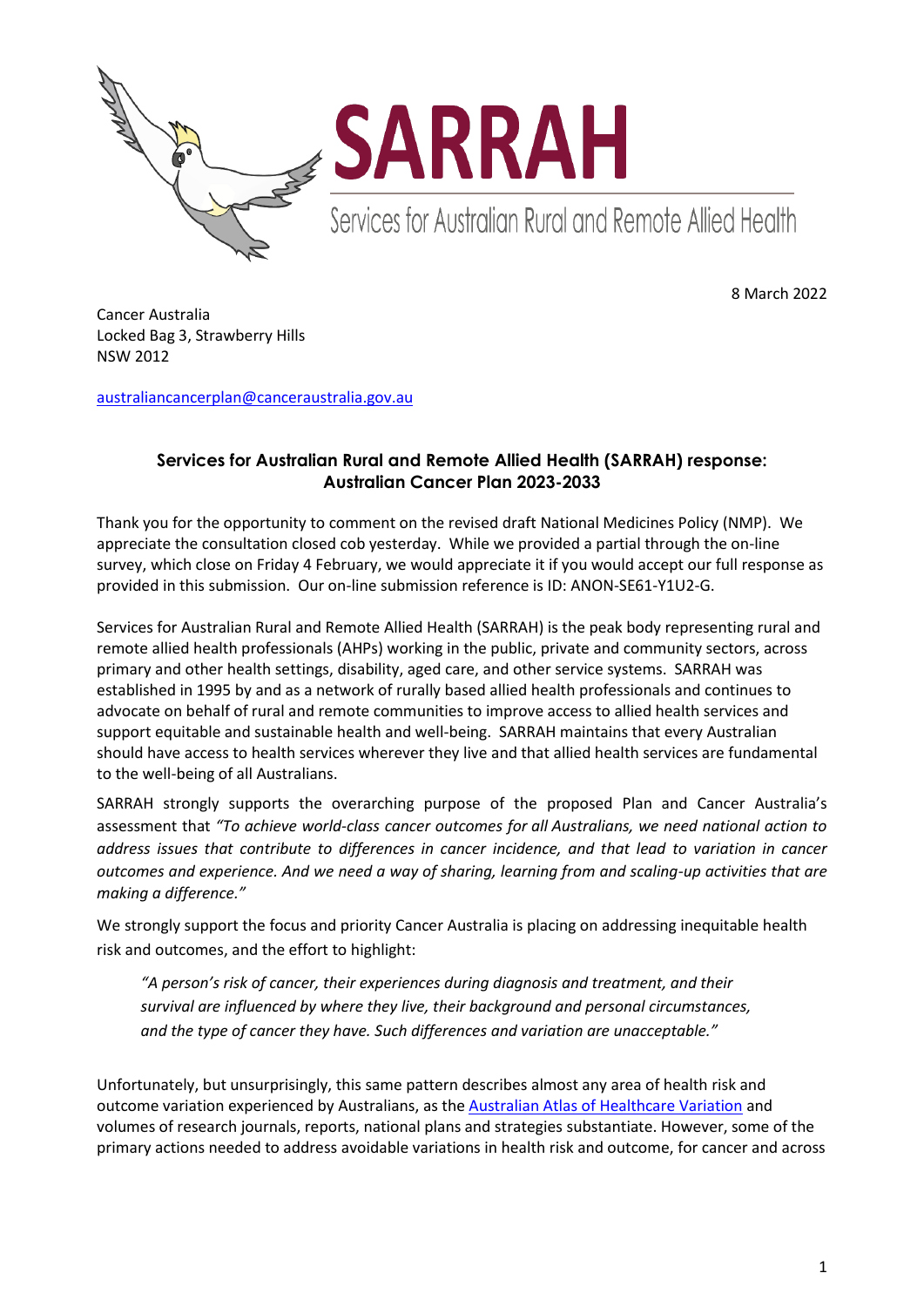the system more generally, are understood but require a genuine, sustained commitment from policy and decision-makers and funders.

Key issues were identified in presentations made to Australian Cancer Plan Ministerial Roundtable held in April 2021, with numerous complementary themes identified and reinforced.

Professor Dorothy O'Keefe's, CEO of Cancer Australia, [presentation set the scene:](https://www.canceraustralia.gov.au/sites/default/files/acp-ministerial-roundtable-opening-presentation-dorothy-keefe-apr2021.pdf) nationally cancer rates are rising but so are survival rates; trends which contrast with the experience of Aboriginal and Torres Strait Islander people, who as a group face increased incidence and mortality rates – up 26 per cent since 1998. Other disparities include 33 per cent higher mortality rates in low socio-economic areas (which are disproportionately located in rural and remote Australia); and 15 per cent higher in rural and remote Australia, worsening with increased remoteness. These factors overlap to some extent and are reflected in compounding disadvantage. The presentation illustrates precisely why Australians need far more nuanced, locally supported and adaptable health systems and services than exist now.

Many align with SARRAH positions on improving health and well-being in rural and remote Australia.

- Th[e Clinical Oncology Society of Australia](https://www.canceraustralia.gov.au/sites/default/files/clinical-care-and-research-fran-boyle-apr-2021.pdf) called for better multi-disciplinary care, including more funding for allied health.
- Tanya Buchanan Chief Executive Officer[, Cancer Council Australia](https://www.canceraustralia.gov.au/sites/default/files/considerations-from-the-cancercouncil-tanya-buchanan-apr-2021.pdf) identified priorities that inherently involve and require AHPs and services.
- Th[e Consumer Health Forum](https://www.canceraustralia.gov.au/sites/default/files/consumer-perspectives-for-the-australian-cancer-plan-leanne-wells-apr2021.pdf) identified problems of inequity, including the urban vs rural experience, and the absolute need for person-centred care and coordinated treatment.
- Professor Jacinta Elston spoke to [Indigenous perspectives on cancer control](https://www.canceraustralia.gov.au/sites/default/files/indigenous-perspectives-on-cancer-control-jacinta-elston-apr2021.pdf) and illustrated the worsening absolute and relative situation for Aboriginal and Torres Strait Islander peoples in the incidence and outcomes of cancer highlighted, among other things, cultural and social barriers to care, the impact on accessibility, health care system barriers including Indigenous identification, data sovereignty, accessibility, and workforce capacity;
- Professor Shelley Dolan, CEO of the Peter MacCallum Cancer Centre presented o[n International](https://www.canceraustralia.gov.au/sites/default/files/international-models-of-effective-cancer-control-shelley-dolan-apr-2021.pdf)  [Models of Effective Cancer Control](https://www.canceraustralia.gov.au/sites/default/files/international-models-of-effective-cancer-control-shelley-dolan-apr-2021.pdf) delivering research-led discoveries and major advances in prevention, diagnosis and treatment of cancer, with proven benefits for local communities from transdisciplinary research, through the dissemination of evidence based findings; measurable improvements in access and the quality of care for disadvantaged populations, even when compared to hospitals European approaches to overcome differences in access to diagnostics, treatment and therapeutic options that patients experience in different parts of Europe with more resources or smaller proportions of underserved populations. OECI specialised its accreditation and designation programme in multidisciplinary integrated cancer care and research.
- Professor Grant McArthur Victorian Comprehensive Cancer Centre on th[e Research and Data](https://www.canceraustralia.gov.au/sites/default/files/research-and-data-perspective-grant-mcarthur-apr-2021.pdf)  [Perspective](https://www.canceraustralia.gov.au/sites/default/files/research-and-data-perspective-grant-mcarthur-apr-2021.pdf) argued for prioritised research into health inequities, notably First Nations peoples, regional and remote communities and lower SES. "Failure to reduce disparities will significantly limit improvements in cancer outcomes as a nation".
- Former Australian Health and Hospital Association CEO, Allison Verhoeven argued for [transforming](https://www.canceraustralia.gov.au/sites/default/files/transforming-for-value-in-cancer-care-alison-verhoeven-apr-2021.pdf)  [for value in cancer care](https://www.canceraustralia.gov.au/sites/default/files/transforming-for-value-in-cancer-care-alison-verhoeven-apr-2021.pdf) – to promoting value based healthcare, eliminating barriers to care and preventing duplication, improving quality care for underserved population groups and team-based care, members working to top of scope.

There were calls for better integration of care, systems and a Plan, centred on patient centred care delivered by multi-disciplinary teams. That, in turn, depends on strategies to address chronic workforce maldistribution and associated service access inequities.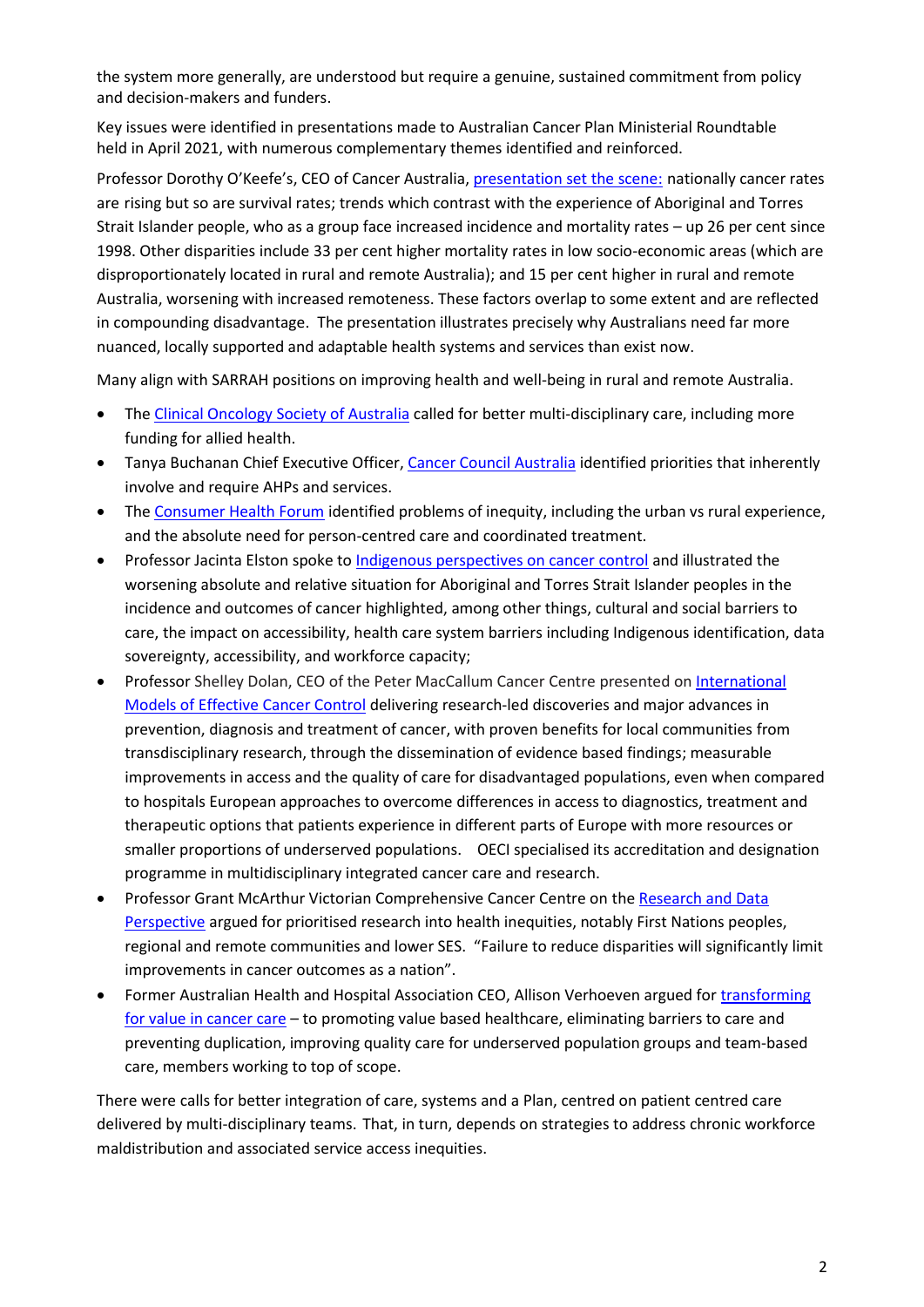The reference document from the 2021 Roundtable provides a coherent description of the elements needed to establish and promote an effective National /cancer Plan. SARRAHs response concentrates on several of the closely related elements, notably:

- Support the role of primary care providers in investigating suspected cancer early and referring appropriately; promote value-based healthcare and embed optimal care pathways; support patients to navigate the system and coordinate their care, across primary, secondary and tertiary settings and between the public and private systems; accelerate implementation of evidencebased, best practice care, while reducing the financial burden of cancer on patients, and crucially
- *"Plan future workforce capacity and capability requirements by identifying national trends, addressing current and future skills shortages and planning for future care needs; consider the need for a national cancer workforce strategy."*

## 1. What would you like to see the Australian Cancer Plan achieve?

Think ahead to the next 10 years. What do you want the Australian Cancer Plan to achieve? Think big – what transformational change(s) should we be aiming to influence?

The Plan will be a success if leads to and sets the conditions for a sustained and measurable trend reduction in the differential outcomes in the health and wellbeing for each of the groups identified as being at greater risk of cancer, together with overarching improvements in cancer prevention, early detection and survival rates at a national level.

Notwithstanding notable successes and impressive developments in knowledge and treatments these advances have not translated consistently or equitably into prevention, early detection or optimal care pathways for large groups of people. That sets the key challenge for the Plan.

For example, the relative impact of cancer for Aboriginal and Torres Strait Islander people has worsened despite increased public awareness and technological advancements. Contextual factors have contributed, including inadequate systemic policy and engagement approaches. Similarly, the higher risks and prevalence of disease in the rural and remote population and lower socio-economic groups continue despite being well known for years. Correlating factors, such as differences in access to services and workforce maldistribution remain as major contributing factors and have not been addressed.

Major challenges in ensuring the Plan develops and progresses effectively include:

- Securing a genuine and ongoing (cross-)government commitment to prevention, ideally backed by resource and actuarial models that help governments identify and take account of positive budgetary impacts (including downstream savings) attributable to prevention and disease amelioration (which would exemplify a major and necessary shift in approach to sustainable health funding and delivery); and
- Balancing the need to focus specifically on cancer while ensuring necessary supports for compatible priorities - avoiding a) a continuation of the disease focus rather than a wellness focus and b) the fragmentation risk associated vying for competing profiles and support in the context of short-term priorities and low long-term investment mindsets.

More specifically from SARRAHs perspective, the Australian Cancer Plan will be more effective if it supports and benefits from:

An improvement in the understanding of and systemic supports for allied health services which have a major role in quality care across the spectrum, from preventing, diagnosing, treating, rehabilitation and recovery and/or palliative care.

The importance of allied health services could be expected to increase as current shifts in the experience of cancer, as a chronic disease, more frequently involving recovery and where the nature of palliative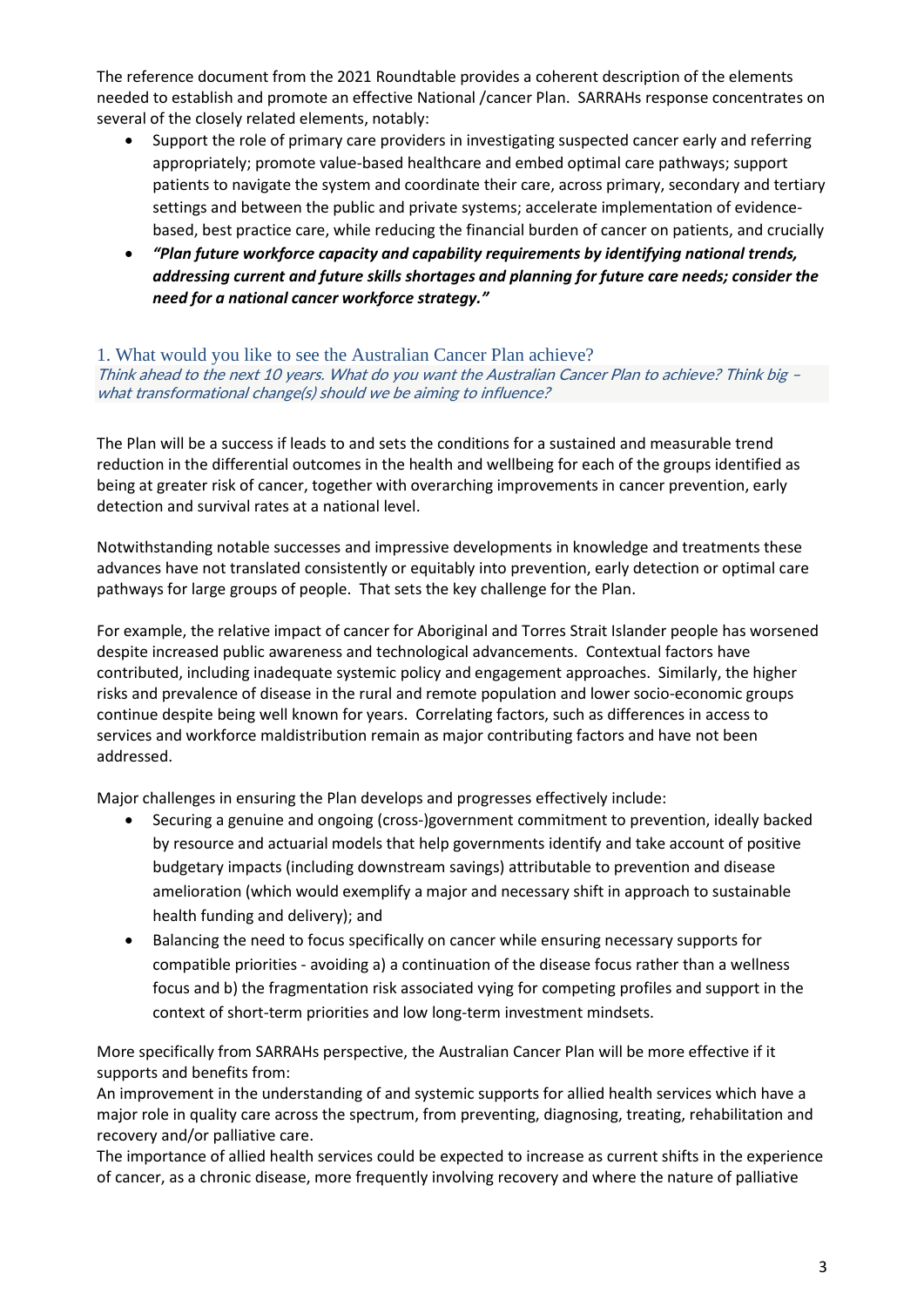care increasingly includes consideration of ongoing support to enable quality of life: consistent with current trends<sup>1</sup>.

The following examples illustrate a small portion of the role allied health treatments play in cancer treatment and recovery:

- Exercise should be a part of standard cancer care (for function, and chemo uptake), and education on the benefits of exercise provided to cancer patients
- Diet and nutrition are crucial to maintain strength and aid recovery, in addition to the obvious prevention elements;
- Mental health, emotional and stress-related supports provided by psychologists, social workers and others;
- Specific and specialised supports provided by speech pathologists, physiotherapists audiologists, occupational therapists, pharmacists, podiatrists, prosthetists among others.

A diagnosis of and treatment for certain cancer types comes with a high likelihood of experiencing severe deconditioning, malnutrition, fatigue, distress, loss of function and mental health issues. Access to these services will need to be facilitated through a range of mechanisms, such as (among others):

- Referral pathways to allow/promote referrals to private providers (e.g., exercise physiologists for services closer to home (where available)
- Improvements in access to subsidised allied health services available through the MBS or other mechanisms, noting the highly restrictive rationing of such services at present, which impede access, prevention and recovery.
- Better access to screening services for rural and remote Australians, to help address the cost and time barriers evident in numerous public reports and the outcomes experienced by subpopulations identified as a focus for this Plan.

An article authored by the Peter MacCallum Cancer Centre (in 2020), *Implementation of a Multidisciplinary Allied Health Optimisation Clinic for Cancer Patients with Complex Needs*<sup>2</sup> argues:

*Patients should be identified prior to treatment for prehabilitation and streamed directly into rehabilitation during and after treatment. ….*

*Failure to meet the needs of these patients can have severe consequences to patient outcomes and increase the burden on the health system as demonstrated by multiple national and international evidence-based guidelines.*

The paper concludes:

"*This study demonstrates the feasibility of implementing a multidisciplinary allied health optimisation clinic designed to improve fatigue, nutritional and functional status. The optimization clinic facilitated the coordinated and team-based care of people with cancer with complex needs. However, a number of opportunities for improvement were identified, including further consideration of flexible, potentially technology-supported approaches to care delivery. While patient outcomes were not assessed, improvement in health outcomes were perceived by patients."*

A central question is whether and to what extent the Australian Cancer Plan will facilitate access to this sort of care nationally, including in remote communities?

Another important contribution Cancer Australia, together with governance and steering committee members, would be to advocate for improved information about service coverage and workforce

<sup>&</sup>lt;sup>1</sup> See - <https://pubmed.ncbi.nlm.nih.gov/33256726/> Grace Joshy ANU et al. ANU Research School Population Health

<sup>2</sup> *Implementation of a Multidisciplinary Allied Health Optimisation Clinic for Cancer Patients with*

*Complex Needs*J. Clin. Med. **2020**, 9, 2431; doi:10.3390/jcm908243[1 www.mdpi.com/journal/jcm](http://www.mdpi.com/journal/jcm)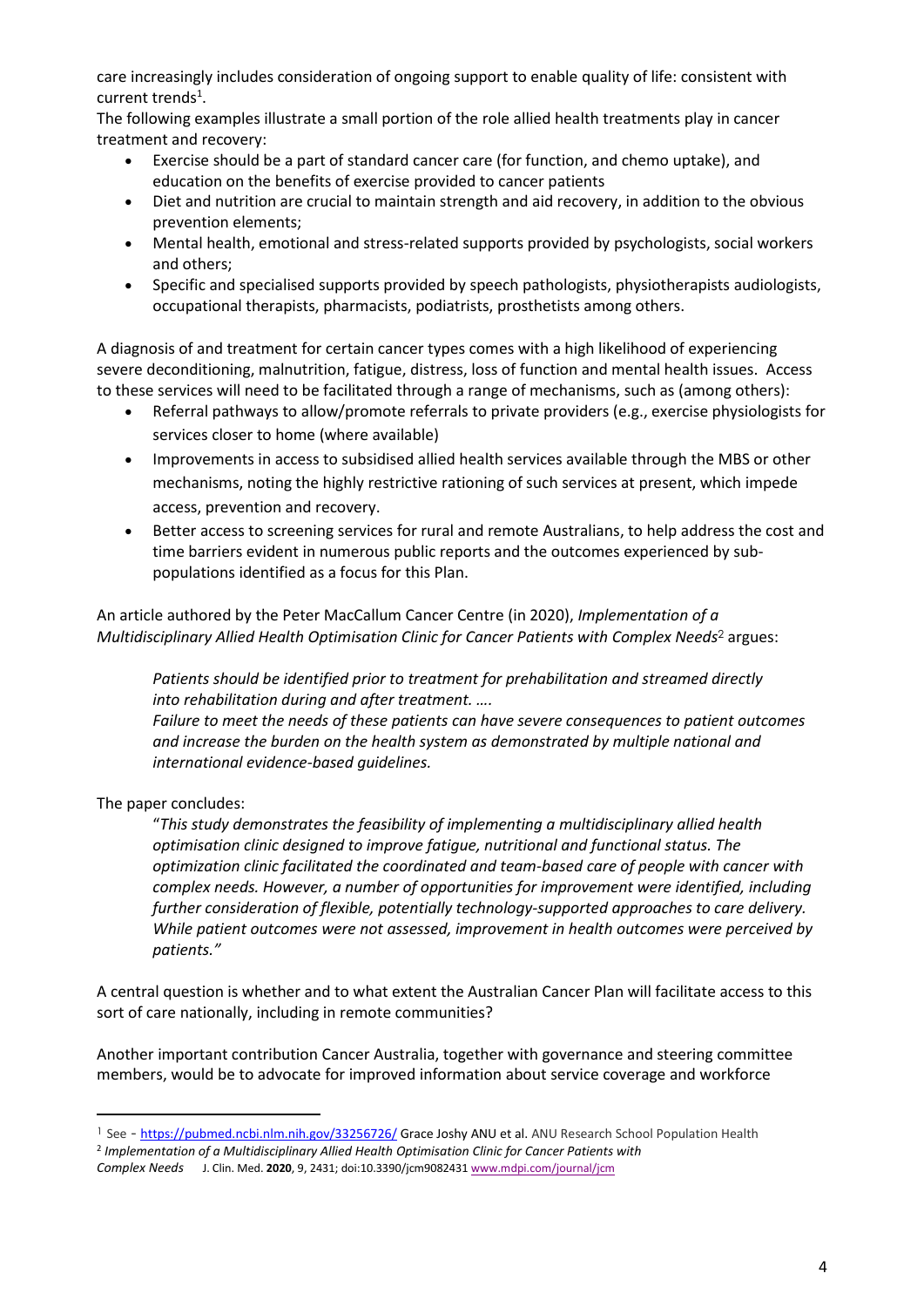nationally, especially in allied health where there are major, longstanding data gaps and relatively little concerted effort to address them.

To this end, it may be beneficial to commission a forensic review of existing workforce and other data sources and reports that could inform the detailed development and delivery of the Plan, considering existing capacity and constraints. The present gaps in information which makes service and workforce planning difficult.

- As an illustrative example, regarding palliative care services: allied health professionals (AHPs) are extensively involved in delivering palliative care, however they are not referred to at all in the Australian Institute of Health and Welfare (AIHW) report on services and workforce in the national report *Palliative care services in Australia*<sup>3</sup>. We understand AIHW are aware AHPs deliver palliative care, however, they advise they do not have access to the data to report. AIHW have responded constructively to SARRAHs advice *notwithstanding the current limitations of the data collection mechanisms available to the AIHW, the presentation of the information without acknowledgement of the role of allied health distorts people's understanding of these services and may well influence funding and policy decisions, leading to further adverse consequences for people receiving palliative care, and the service providers attempting to meet this need.*
- Similar issues regarding the quality of information on allied health services are not uncommon. Cancer Australia may wish to test the veracity of data supplied to it in developing, monitoring and reporting on progress of the Plan.

## 2. What are the opportunities with the greatest potential to realise your vision? Think about what you would like the Australian Cancer Plan to achieve. What priorities need national action? In what areas could national action drive or accelerate progress?

In summary, SARRAH believes the delivery of more equitable and effective cancer related prevention, diagnosis, treatment, responses and support (throughout the continuum) requires the availability of and access to a range of skilled, health professionals. The continuing, chronic and well-known health workforce shortages across rural and remote Australia correlate closely with the access challenges and poorer health outcomes experienced by people living in rural and remote Australia. The correlation continues as remoteness increases. These workforce and access shortages and constraints are further exacerbated /reinforced by funding mechanisms that bias services that are subsidised and/or are 'at hand' rather than what is what might be clinically required and align best with their health and wellbeing: an example being use of prescription medications for pain relief, where other therapies could be more effective and beneficial for the person's overall health<sup>4</sup>.

A range of government programs target maldistribution of the health workforce, and some have proven reasonably effective, especially where the support has been reasonably secure and continuing, involve multiple layers of support that apply to education and training, practice supports and service-related subsidies etc. The best examples in Australia relate to medical workforce, notably GPs. These have had a positive impact and helped address the shortage of rural medical practitioners (GPs and other specialists) although maldistribution remains a serious access issue for people. In terms of allied health (including those working across the continuum of cancer related care) rural workforce shortages are far more severe - on a per head of population basis around twice as severe as for GPs.

<sup>3</sup> Last updated 27 January 2022

<sup>4</sup> For example – see [https://www.choosingwisely.org.au/resources/consumers-and-carers/5-questions-to-ask-about-using](https://www.choosingwisely.org.au/resources/consumers-and-carers/5-questions-to-ask-about-using-opioids-for-back-pain-or-osteoarthritis)[opioids-for-back-pain-or-osteoarthritis](https://www.choosingwisely.org.au/resources/consumers-and-carers/5-questions-to-ask-about-using-opioids-for-back-pain-or-osteoarthritis)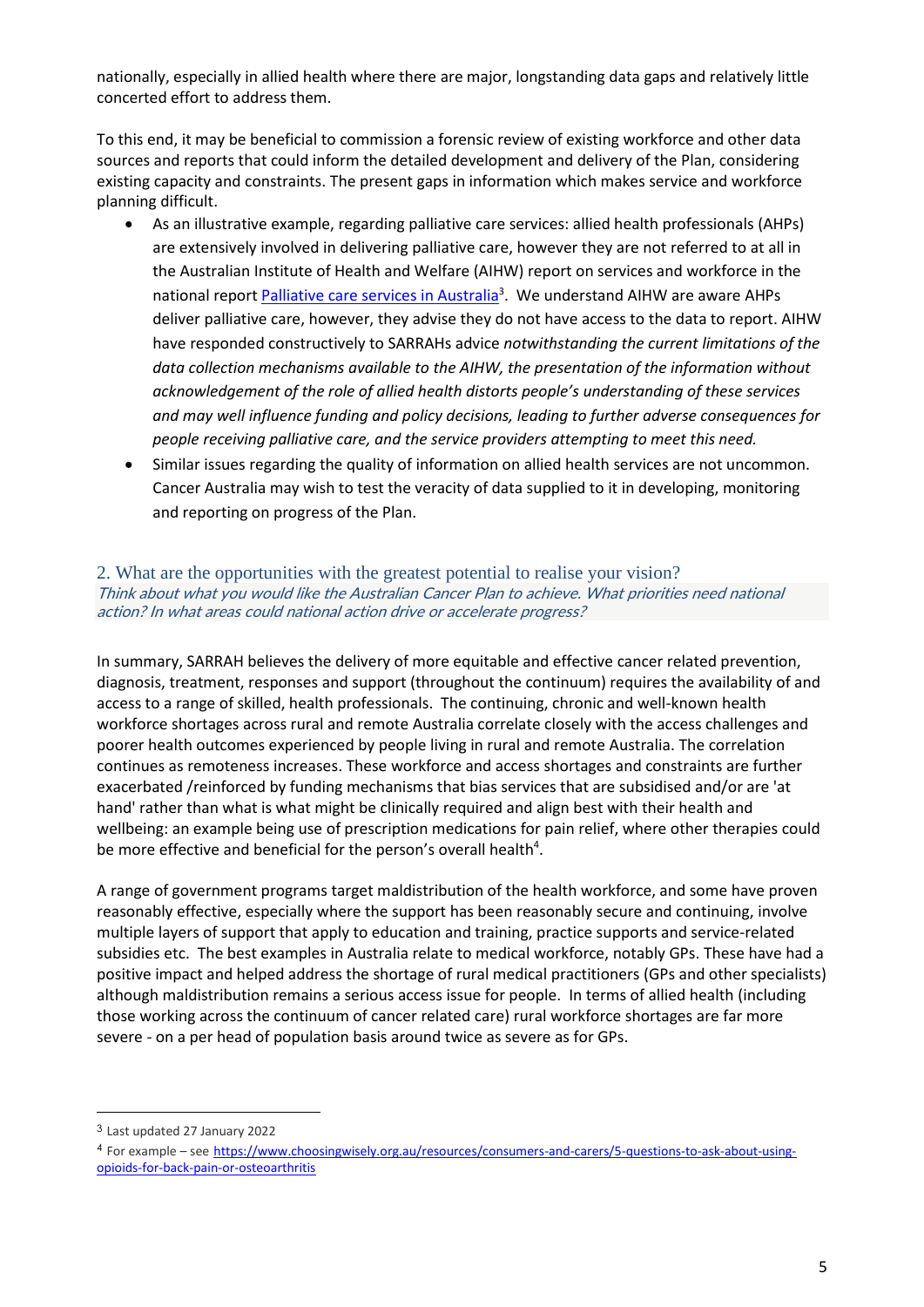

The following graph<sup>5</sup> illustrates the extent of the problem for a range of health professions.

The extent of allied health mal-distribution is also evident in information held on the Commonwealth Department of Health's [website.](https://www.health.gov.au/health-topics/allied-health/in-australia#organisations)

For any health professional it is important to note that for those working in remote and very remote settings, the same sized service population may be spread over an area the size of Victoria, compared with a few square kilometers in a major city: this greatly amplifies the challenges of access for rural and remote residents and effective service delivery for any primary health care professional. A great deal of information has been produced about the factors that contribute to the attraction and retention of health professionals in rural and remote Australia<sup>6</sup>. Unfortunately, despite repeated calls for a national allied health workforce plan over many years, there is none. The most comprehensive review of the situation was produced by the inaugural National Rural Health Commissioner, Professor Paul Worley, who delivered his report *Improvement of access, quality and distribution of allied health services in*  regional, rural and remote Australia<sup>7</sup> in June 2020. The report included recommendations designed to build and sustain an increased rural allied health workforce capacity. The Government's response to the report has been patchy to date. In December 2021, a short document responding to Professor Worley' report was placed on the Department of Health's website.<sup>8</sup> Similarly, the current Stronger Rural Allied Health Strategy contains comparatively little to support allied health services<sup>9</sup>. A far more extensive rural and remote allied health workforce strategy is needed, to support development and implementation of the Australian Cancer Plan and other plans with the objective of improving access and outcomes in rural and remote health.

<sup>&</sup>lt;sup>5</sup> <https://hwd.health.gov.au/> More recent data is now available, however the pattern shown is long standing and based on member feedback SARRAH understands the situation may be worsening.

<sup>6</sup> For instance, see [https://sarrah.org.au/our-work/policy-and-strategy/publications/138-strategies-for-increasing-allied-health](https://sarrah.org.au/our-work/policy-and-strategy/publications/138-strategies-for-increasing-allied-health-recruitment-and-retention-in-rural-australia)[recruitment-and-retention-in-rural-australia](https://sarrah.org.au/our-work/policy-and-strategy/publications/138-strategies-for-increasing-allied-health-recruitment-and-retention-in-rural-australia)

<sup>7</sup> https://www.health.gov.au/resources/publications/final-report-improvement-of-access-quality-and-distribution-of-alliedhealth-services-in-regional-rural-and-remote-australia

<sup>8</sup> https://www.health.gov.au/resources/publications/australian-government-response-to-national-rural-health-commissionersreport-on-improving-the-access-quality-and-distribution-of-allied-health-services-in-rural-and-remote-australia

<sup>9</sup> The Workforce Incentive Program (WIP) is generally cited as 'the' measure in the Stronger Rural Health Strategy to support increased allied health services in rural Australia, however funding is directed to medical GPs, not AHPs; very little consultation appears to have occurred with the allied health sector about the program; little to no information is available about take up, targeting or expenditure on AHP services; and it is widely regarded by the AH sector as not having being designed for the purpose.